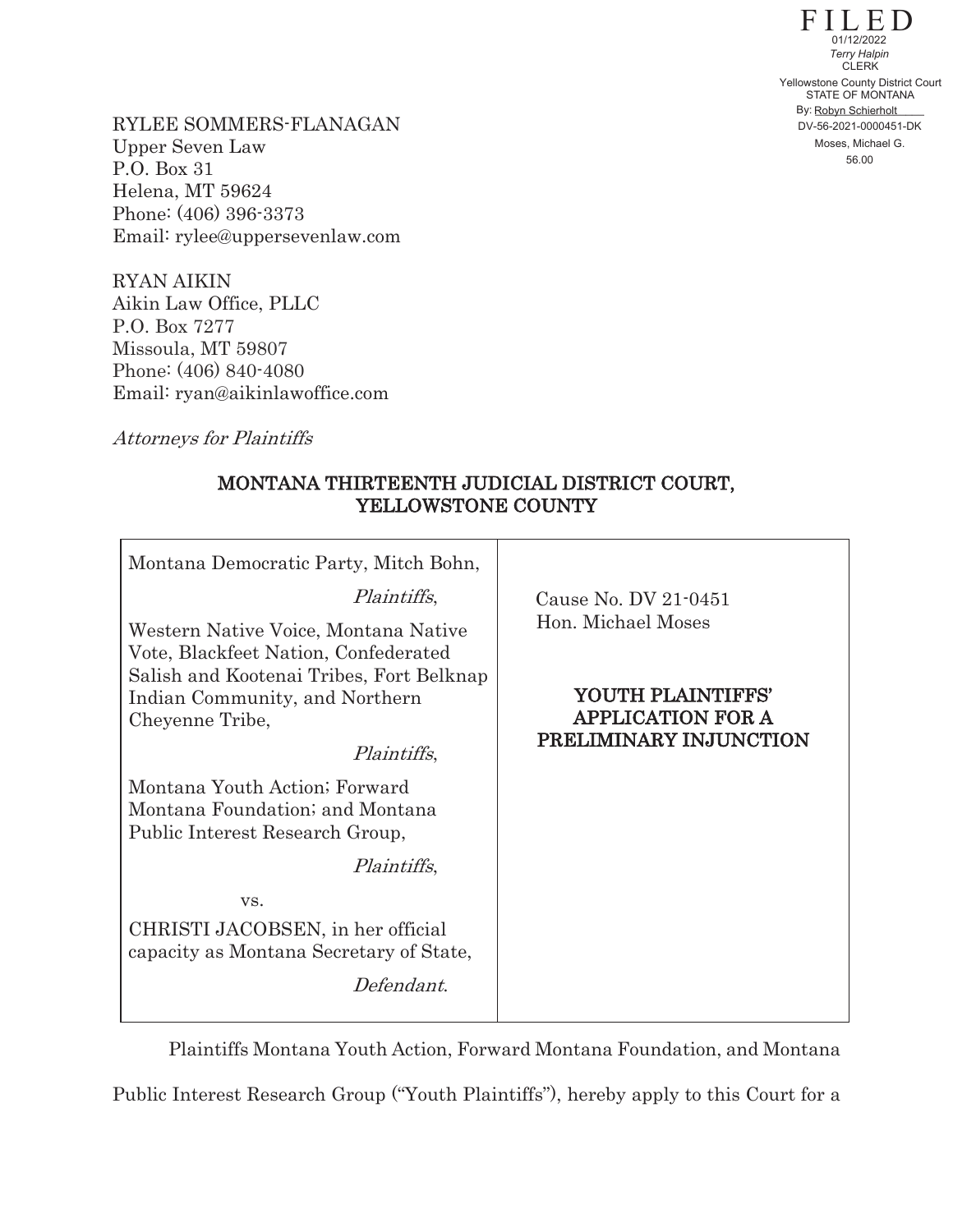preliminary injunction. Defendant Secretary of State Christi Jacobsen has been provided notice of this application, to which she objects.

Youth Plaintiffs have "demonstrated either a prima facie case that they will suffer some degree of harm and are entitled to relief (§ 27-19-201(1), MCA) or a prima facie case that they will suffer an 'irreparable injury' through the loss of a constitutional right  $(\S 27-19-201(2), MCA)$ ." Driscoll v. Stapleton, 2020 MT 247,  $\P 17$ , 401 Mont. 405, 473 P.3d 386.

First, Plaintiffs have made out a prima facie case that House Bill 506 ("HB506") violates three fundamental rights guaranteed under the Montana Constitution—the right of suffrage, the right to equal protection under the law, and the right of minors to see fundamental rights applied to them with equal force. Mont. Const., art. II, §§ 4, 13, 15.

HB506 bars election officials from distributing ballots to registered voters who will be eligible to vote on election day until they actually meet residence and age requirements. Thus, HB506 expressly burdens Montanans with vote-eligible dates that land in the 30 days before the election by preventing them from receiving their absentee ballots on the same schedule as other registered voters. Specifically, HB506 targets registered voters who will turn 18 in the 30 days before election day.

For voters who turn 18 on election day, HB506 works jointly with House Bill 176 ("HB176"), which eliminates election day registration, to require both preregistration and in-person voting—a set of requirements that applies to no other Montanan. For voters turning 18 in the two weeks before election day, HB506

2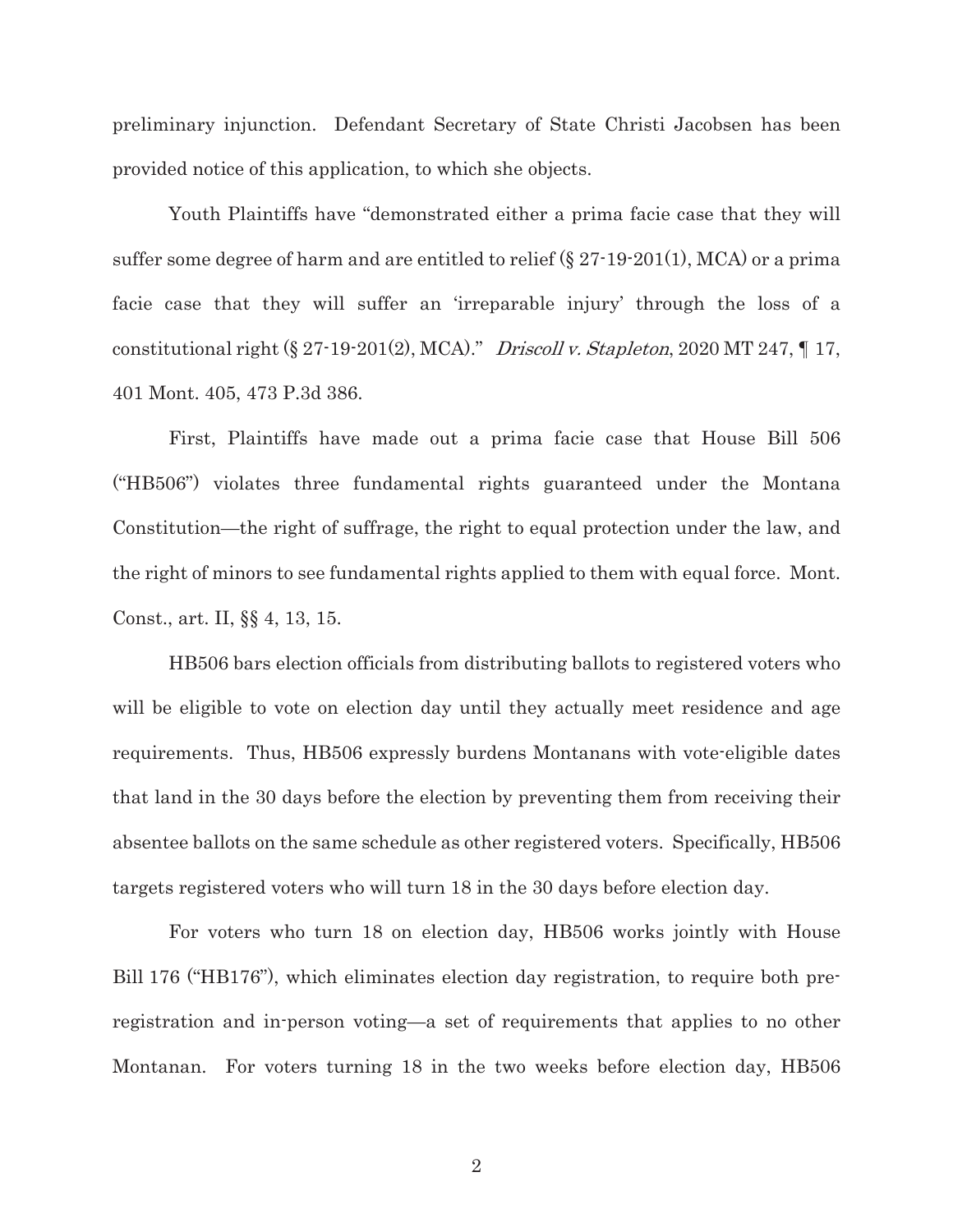impedes use of Montana's no-excuse absentee voting system by failing to allow time to receive and return a ballot by mail. For voters with birthdays between 15 and 25 days before election day, HB506 simply makes absentee voting risky, because the timing of ballot distribution is uncertain. But the individuals HB506 targets enjoy the same constitutional right to vote as their adult peers. HB506 denies them the ability to exercise that right as others do and so violates their constitutional right as minors to enjoy their fundamental rights.

Plaintiffs have likewise established a prima facie case that the three laws they challenge—HB506, HB176, and Senate Bill 169 ("SB169"), which removes student ID from the list of stand-alone alternative ID and downgrades it to a form of secondary ID that must be presented with other documentation—together violate young Montanans' constitutional rights to suffrage and equal protection under law. Mont. Const., art. II, §§ 4, 13. Cumulatively, these laws will deter young people from voting because they compound to impose complicated, confusing burdens.

Second, a preliminary injunction is necessary to preserve the status quo and to prevent grave and irreparable injury to Youth Plaintiffs. If these laws are applied during the 2022 primary, Youth Plaintiffs will have to navigate the complicated path that HB506 imposes and will more broadly have to manage the hurdles of all three laws interacting. As a result, some young people will be prevented from voting among the gravest and most irreparable of possible harms.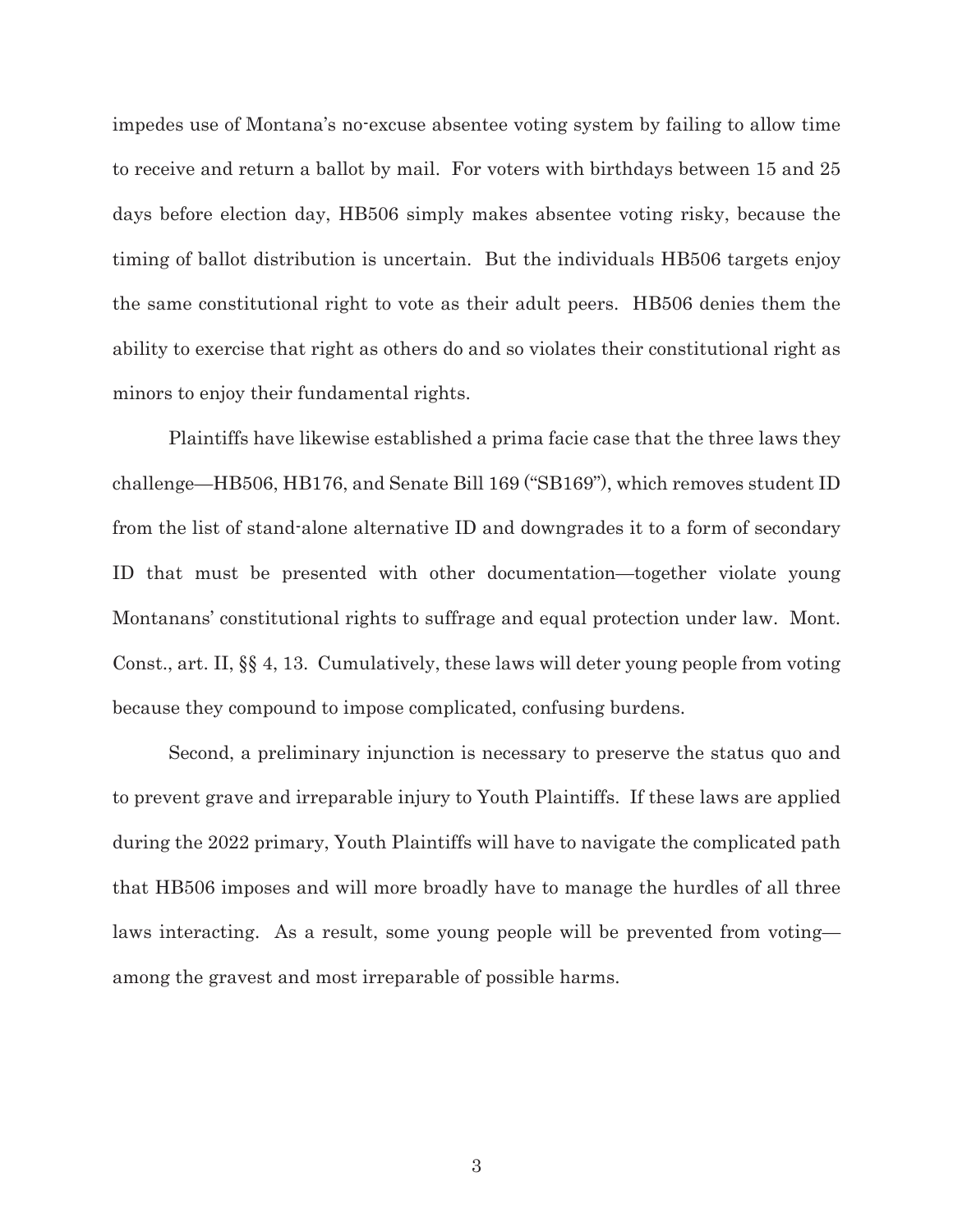Accordingly, and for the reasons detailed in the concurrently filed brief, the Court should, after the hearing scheduled for March 10, 2022, grant Youth Plaintiffs' application for a preliminary injunction and enjoin HB506, HB176, and SB169.

Respectfully submitted this 12th day of January, 2022.

Rylen

Rylee Sommers-Flanagan Upper Seven Law

Ryan Aikin Aikin Law Office, PLLC

Attorneys for Plaintiffs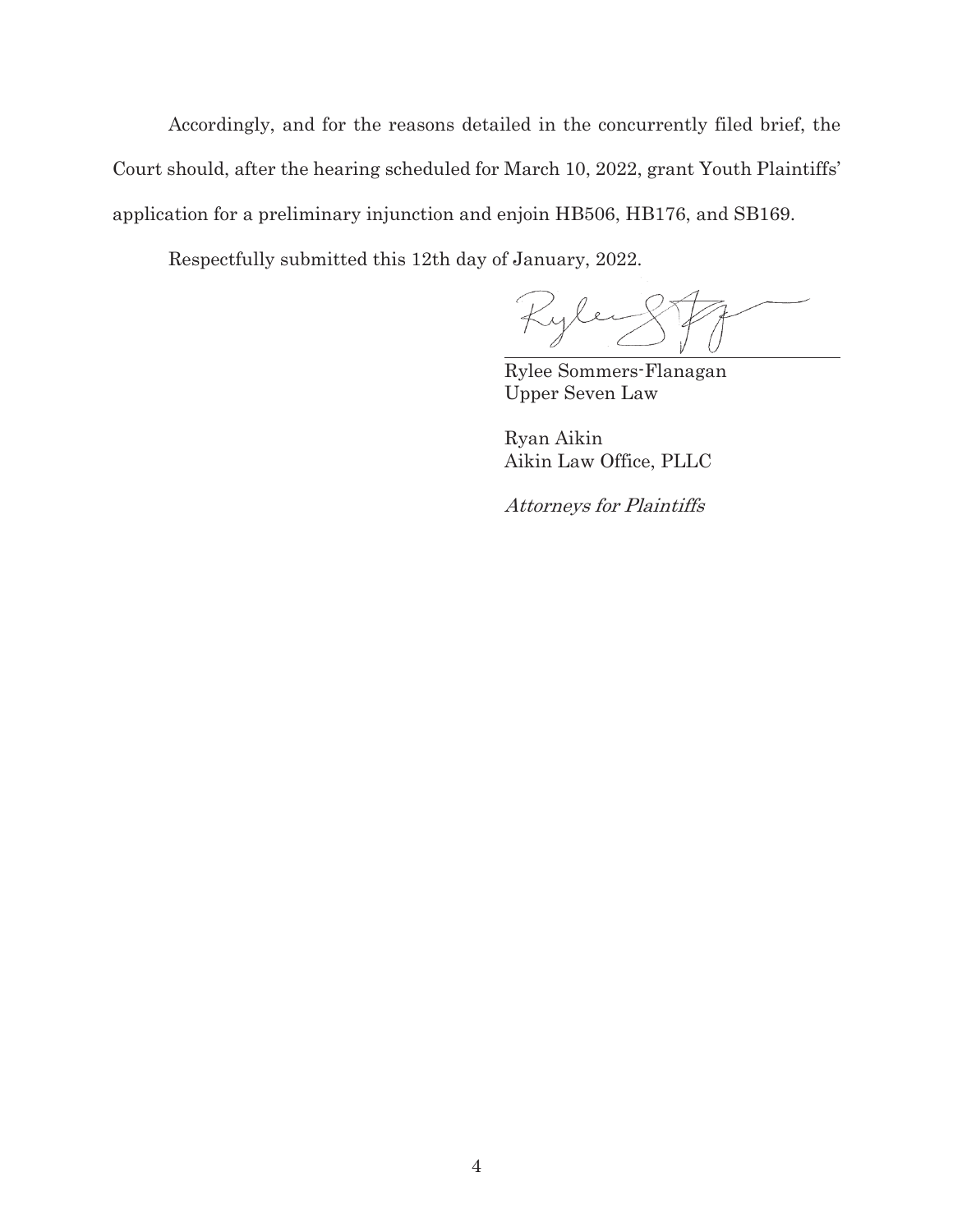## CERTIFICATE OF SERVICE

 I HEREBY CERTIFY that the above was duly served upon the following on the 12th day of January, 2022, by email.

David M.S. Dewhirst Office of the Attorney General Justice Building, Third Floor 215 North Sanders Street P.O. Box 201401 Helena, MT 59620-1401 david.Dewhirst@mt.gov

Austin Marcus James Office of the Secretary of State Montana Capitol Building, Room 260 P.O. Box 202801 Helena, MT 59620-2801 austin.james@mt.gov

Dale Schowengerdt Ian McIntosh Crowley Fleck, PLLP 900 North Last Chance Gulch, Suite 200 Helena, MT 59601 P.O. Box 797 Helena, MT 59624-0797 DSchowengerdt@crowleyfleck.com imcintosh@crowleyfleck.com

> /s/ Rylee Sommers-Flanagan Upper Seven Law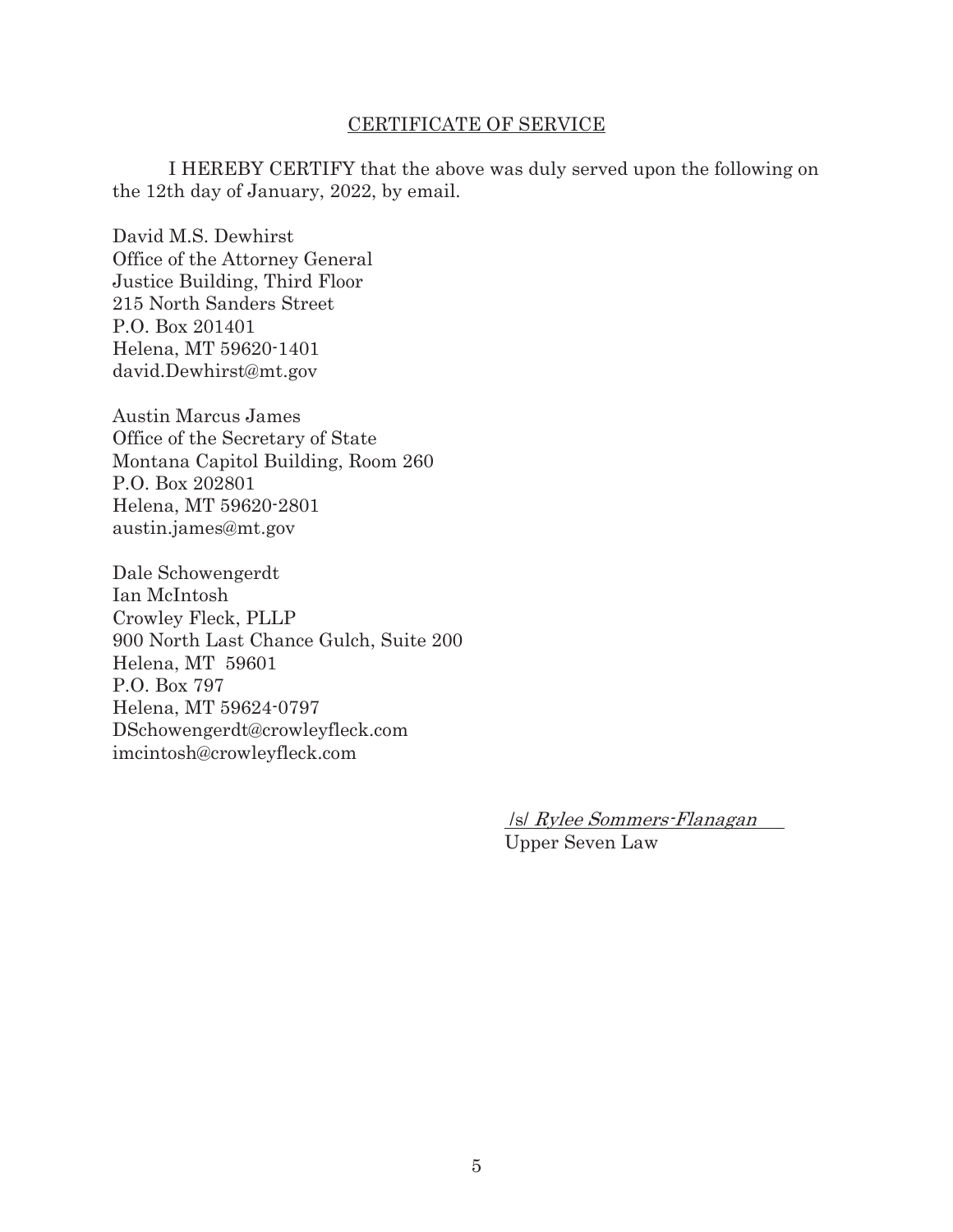## **CERTIFICATE OF SERVICE**

I, Rylee Sommers-Flanagan, hereby certify that I have served true and accurate copies of the foregoing Motion - Motion to the following on 01-12-2022:

David Francis Knobel (Attorney) 490 N. 31st St., Ste 500 Billings MT 59101 Representing: Jacobsen, Christi As Secretary Of State Of Mt Service Method: eService

Austin Markus James (Attorney) 1301 E 6th Ave Helena MT 59601 Representing: Jacobsen, Christi As Secretary Of State Of Mt Service Method: eService

Dale Schowengerdt (Attorney) 900 N. Last Chance Gulch Suite 200 Helena MT 59624 Representing: Jacobsen, Christi As Secretary Of State Of Mt Service Method: eService

Matthew Prairie Gordon (Attorney) 1201 Third Ave Seattle WA 98101 Representing: Montana Democratic Party Service Method: eService

John C. Heenan (Attorney) 1631 Zimmerman Trail, Suite 1 Billings MT 59102 Representing: Montana Democratic Party Service Method: eService

Peter M. Meloy (Attorney) 2601 E. Broadway 2601 E. Broadway, P.O. Box 1241 Helena MT 59624 Representing: Montana Democratic Party